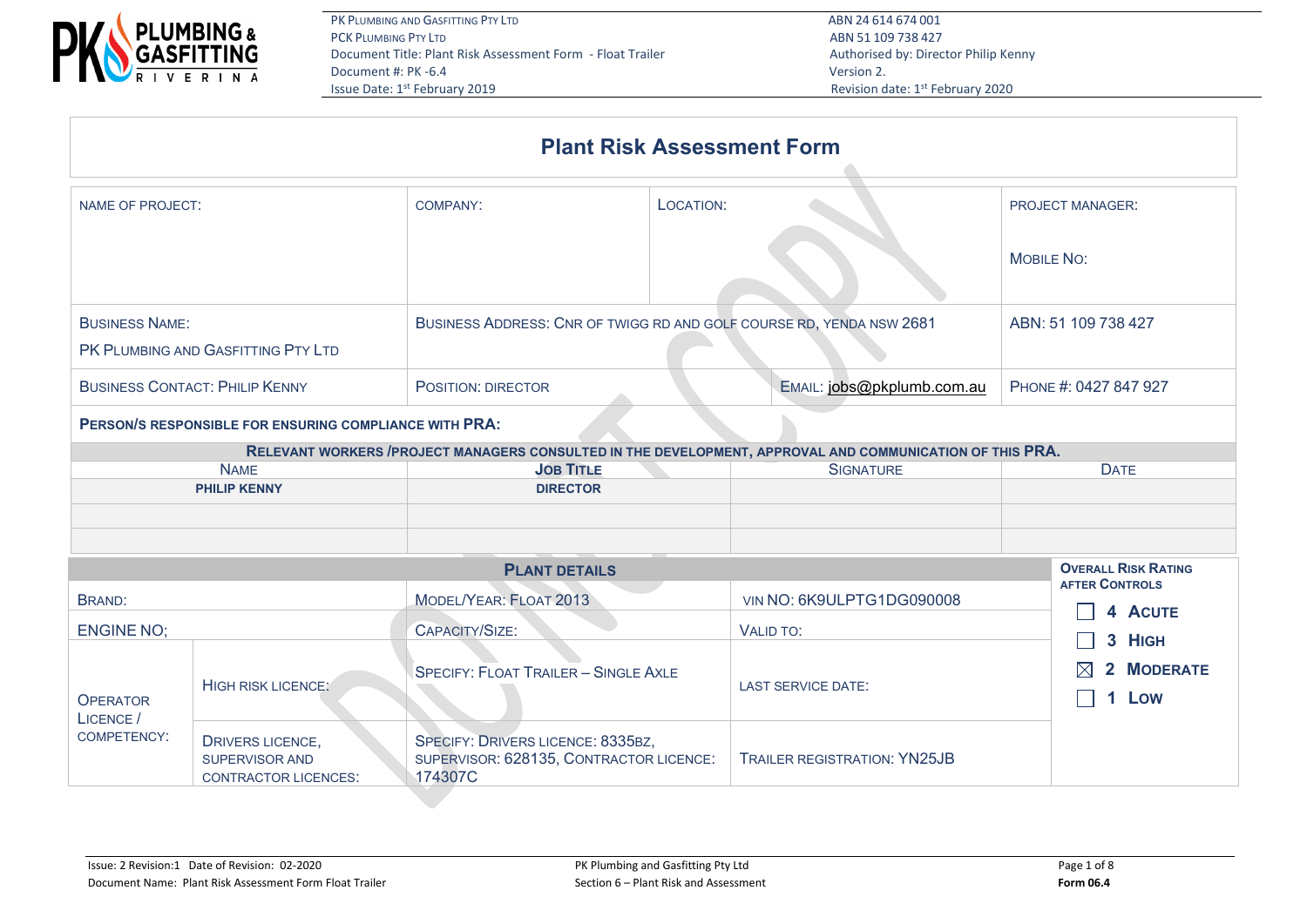

PK PLUMBING AND GASFITTING PTY LTD **ABN 24 614 674 001** PCK PLUMBING PTY LTD ABN 51 109 738 427 Document Title: Plant Risk Assessment Form - Float Trailer Authorised by: Director Philip Kenny Document #: PK -6.4 Version 2. Issue Date: 1<sup>st</sup> February 2019 **Revision date: 1<sup>st</sup> February 2020** 

| Determine the risk score        |                                                                                                                                                                                  |                                   |                                   |                   |                               | <b>Record risk score on worksheet (Note</b> – Risk scores have no absolute value and |                                                                 |                                                             |                                  |  |  |  |  |
|---------------------------------|----------------------------------------------------------------------------------------------------------------------------------------------------------------------------------|-----------------------------------|-----------------------------------|-------------------|-------------------------------|--------------------------------------------------------------------------------------|-----------------------------------------------------------------|-------------------------------------------------------------|----------------------------------|--|--|--|--|
|                                 |                                                                                                                                                                                  | <b>Consequence</b>                |                                   |                   |                               |                                                                                      | should only be used for comparison and to engender discussion.) |                                                             |                                  |  |  |  |  |
| <b>LIKELIHOOD</b>               | <b>INSIGNIFICANT</b>                                                                                                                                                             | <b>MINOR</b>                      | <b>MODERATE</b>                   | <b>MAJOR</b>      | <b>CATASTROPHIC</b>           |                                                                                      |                                                                 | <b>HIERARCHY OF CONTROLS</b>                                |                                  |  |  |  |  |
| <b>ALMOST</b><br><b>CERTAIN</b> | $\mathbf{3}$<br><b>HIGH</b>                                                                                                                                                      | 3<br><b>HIGH</b>                  | <b>ACUTE</b>                      | 4<br><b>ACUTE</b> | 4<br><b>ACUTE</b>             | <b>SCORE</b>                                                                         | <b>ACTION</b>                                                   | <b>ELIMINATION - Remove the hazard</b>                      | <b>MOST</b><br><b>EFFECTIVE</b>  |  |  |  |  |
| <b>LIKELY</b>                   | $\overline{\mathbf{2}}$<br><b>MODERATE</b>                                                                                                                                       | 3<br><b>HIGH</b>                  | 3<br><b>HIGH</b>                  | 4<br><b>ACUTE</b> | 4<br><b>ACUTE</b>             | 4A<br>ACUTE                                                                          | <b>DO NOT</b><br><b>PROCEED.</b>                                | SUBSTITUTION - Replace the hazard                           |                                  |  |  |  |  |
| <b>POSSIBLE</b>                 | Low                                                                                                                                                                              | $\overline{2}$<br><b>MODERATE</b> | 3<br><b>HIGH</b>                  | 4<br><b>ACUTE</b> | 4<br><b>ACUTE</b>             | 3H<br><b>HIGH</b>                                                                    | <b>Review before</b><br>commencing<br>work.                     | <b>ENGINEERING - Isolate people from the hazard</b>         |                                  |  |  |  |  |
| <b>UNLIKELY</b>                 | Low                                                                                                                                                                              | Low                               | $\overline{2}$<br><b>MODERATE</b> | 3<br><b>HIGH</b>  | <b>ACUTE</b>                  | 2M<br><b>MODERAT</b>                                                                 | <b>Maintain</b><br>control<br>measures.                         | ADMINISTRATION - Change the way people work                 |                                  |  |  |  |  |
| <b>RARE</b>                     | Low                                                                                                                                                                              | Low                               | $\overline{2}$<br><b>MODERATE</b> | 3<br><b>HIGH</b>  | 3 <sup>1</sup><br><b>HIGH</b> | 1 <sub>L</sub><br>Low                                                                | Record and<br>monitor.                                          | PPE - Protect workers with personal protective<br>equipment | <b>LEAST</b><br><b>EFFECTIVE</b> |  |  |  |  |
|                                 |                                                                                                                                                                                  |                                   |                                   |                   |                               |                                                                                      |                                                                 |                                                             |                                  |  |  |  |  |
| <b>INCTDHCTIONS.</b>            | Scope of Risk Assessment:<br>Description of Plant use:<br>Access each item of plant eveny time there are new machines, procedures or a new job brings in significant new bazards |                                   |                                   |                   |                               |                                                                                      |                                                                 |                                                             |                                  |  |  |  |  |

**INSTRUCTIONS:** | Assess each item of plant every time there are new machines, procedures or, a new job brings in significant new hazards. The lists of hazards and controls given below are not exhaustive. *(These choices are provided to understand how this risk assessment may be used. Indicate (x) controls as required for your circumstance. Choose one, several or all hazards and controls.)*

|                                                                                                                     | Inherent Risk-rating (IR) Residual Risk-rating (RR) |           |                                                                             |           |  |  |  |  |  |  |
|---------------------------------------------------------------------------------------------------------------------|-----------------------------------------------------|-----------|-----------------------------------------------------------------------------|-----------|--|--|--|--|--|--|
| <b>HAZARD</b>                                                                                                       |                                                     | <b>IR</b> | <b>CONTROL MEASURES IN PLACE</b>                                            | <b>RR</b> |  |  |  |  |  |  |
| Hazard – Entanglement: Someone or something become entangled with moving parts of the plant or materials in motion: |                                                     |           |                                                                             |           |  |  |  |  |  |  |
| <b>ENTANGLEMENT of:</b>                                                                                             | Caused by ENTANGLEMENT of:                          | 3H        | Rings, watches, jewellery that may become entangled in machines must not be | 2M        |  |  |  |  |  |  |
| Hair<br><b>I</b>                                                                                                    | Clothing                                            |           | worn                                                                        |           |  |  |  |  |  |  |
| Fingers / Arms                                                                                                      | Necktie                                             |           | Long and loose hair must be tied back                                       |           |  |  |  |  |  |  |
| Legs                                                                                                                | Scarf                                               |           | Only snug fitting clothes to be worn                                        |           |  |  |  |  |  |  |
| Torso                                                                                                               | <b>Gloves</b>                                       |           | Loose clothing to be well contained to avoid entanglement                   |           |  |  |  |  |  |  |
| Other - specify:                                                                                                    | <b>Jewellery</b>                                    |           | Guards in place                                                             |           |  |  |  |  |  |  |
|                                                                                                                     | <b>Cleaning Rags</b>                                |           | Warning decals placed where entanglement may occur                          |           |  |  |  |  |  |  |
|                                                                                                                     | Other - specify:                                    |           | Operator training/awareness on areas where entanglement may occur           |           |  |  |  |  |  |  |
|                                                                                                                     |                                                     |           | Operations manual read and in cabin                                         |           |  |  |  |  |  |  |
|                                                                                                                     |                                                     |           | Other - specify:                                                            |           |  |  |  |  |  |  |
|                                                                                                                     |                                                     |           |                                                                             |           |  |  |  |  |  |  |
|                                                                                                                     |                                                     |           |                                                                             |           |  |  |  |  |  |  |
|                                                                                                                     | Hazard - Crushing: Someone can be crushed due to:   |           |                                                                             |           |  |  |  |  |  |  |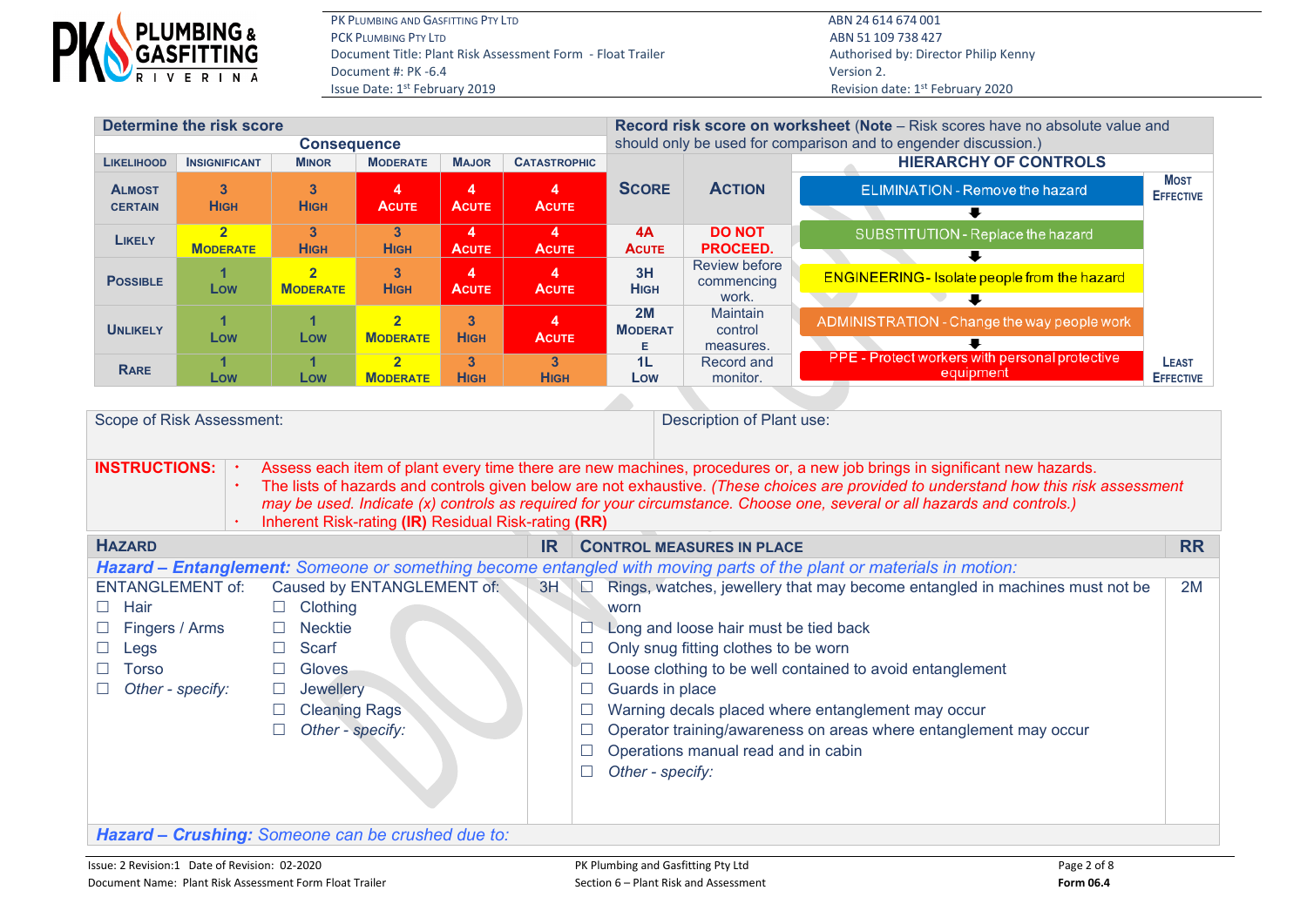

PK PLUMBING AND GASFITTING PTY LTD **ABN 24 614 674 001** PCK PLUMBING PTY LTD ABN 51 109 738 427 Document Title: Plant Risk Assessment Form - Float Trailer Authorised by: Director Philip Kenny Document #: PK -6.4 Version 2.<br>
Issue Date: 1<sup>st</sup> February 2019 **Accord 2.** According to the US of the US of the US of the US of the US of the U

|        | <b>HAZARD</b>                                                                                          | <b>IR</b> |        | <b>CONTROL MEASURES IN PLACE</b>                                                                                              | <b>RR</b> |  |  |  |  |  |  |
|--------|--------------------------------------------------------------------------------------------------------|-----------|--------|-------------------------------------------------------------------------------------------------------------------------------|-----------|--|--|--|--|--|--|
| $\Box$ | Falling, uncontrolled or unexpected movement of plant                                                  | 4A        | $\Box$ | Ensure item of plant is turned off, park break engaged, hydraulics de                                                         | 2M        |  |  |  |  |  |  |
| $\Box$ | Falling, uncontrolled or unexpected movement of load                                                   |           |        | pressurised before working on or inspecting plan                                                                              |           |  |  |  |  |  |  |
| $\Box$ | Plant tipping or rolling over                                                                          |           | ш      | Never work under raised plant (e.g. raised bucket or boom) without appropriate                                                |           |  |  |  |  |  |  |
| $\Box$ | Lack of ability to slow, stop or immobilise plant                                                      |           |        | chocks / braces in place                                                                                                      |           |  |  |  |  |  |  |
| $\Box$ | Parts of plant collapsing or failing                                                                   |           |        | Do not operate machine on slopes in excess of recommended parameters                                                          |           |  |  |  |  |  |  |
| $\Box$ | Person falling off or being thrown off plant                                                           |           |        | Check ROPS in good condition using Daily pre-start checklist                                                                  |           |  |  |  |  |  |  |
| $\Box$ | Being trapped under the plant, or between the plant,<br>materials or fixed structure                   |           |        | No ground workers to work between fixed structure and item of plant (when less<br>than 5 m separates machine from fixed item) |           |  |  |  |  |  |  |
| $\Box$ | Contact with moving parts during inspection, testing,                                                  |           |        | Vehicle movement on site procedures adequately communicated                                                                   |           |  |  |  |  |  |  |
|        | maintenance, repair or cleaning                                                                        |           | $\Box$ | Guards in place                                                                                                               |           |  |  |  |  |  |  |
|        | Other - specify:                                                                                       |           |        | <b>Warning</b> horn                                                                                                           |           |  |  |  |  |  |  |
|        |                                                                                                        |           |        | Amber flashing beacon                                                                                                         |           |  |  |  |  |  |  |
|        |                                                                                                        |           |        | Reversing/travel alarm                                                                                                        |           |  |  |  |  |  |  |
|        |                                                                                                        |           |        | Crush zone decals                                                                                                             |           |  |  |  |  |  |  |
|        |                                                                                                        |           |        | Other - specify:                                                                                                              |           |  |  |  |  |  |  |
|        |                                                                                                        |           |        |                                                                                                                               |           |  |  |  |  |  |  |
|        | Hazard - Cuts, Lacerations, Stabbing, Punctures: Someone could be cut, stabbed or punctured due to:    |           |        |                                                                                                                               |           |  |  |  |  |  |  |
|        | Moving plant                                                                                           | 3H        | $\Box$ | Daily Pre-start checklist                                                                                                     | 2M        |  |  |  |  |  |  |
| $\Box$ | Moving parts                                                                                           |           | $\Box$ | Regular maintenance schedule followed                                                                                         |           |  |  |  |  |  |  |
| $\Box$ | Sharp objects                                                                                          |           | $\Box$ | Guards in place                                                                                                               |           |  |  |  |  |  |  |
| $\Box$ | <b>Flying objects</b>                                                                                  |           |        | Gloves worn when handling sharp parts of plant                                                                                |           |  |  |  |  |  |  |
| $\Box$ | Work pieces disintegrating                                                                             |           |        | Ensure item of plant is turned off, park break engaged, hydraulics de                                                         |           |  |  |  |  |  |  |
| $\Box$ | Work pieces ejected                                                                                    |           |        | pressurised before working on or inspecting plant                                                                             |           |  |  |  |  |  |  |
|        | Uncontrolled or unexpected movement of plant                                                           |           |        | Never work under raised plant (e.g. raised bucket or boom) without appropriate                                                |           |  |  |  |  |  |  |
| $\Box$ | Other - specify:                                                                                       |           |        | chocks / braces in place                                                                                                      |           |  |  |  |  |  |  |
|        |                                                                                                        |           |        | Other - specify:                                                                                                              |           |  |  |  |  |  |  |
|        | Hazard -Shearing: Someone's body parts be caught or sheared resulting in injury or amputation between: |           |        |                                                                                                                               |           |  |  |  |  |  |  |
|        | Two moving parts of the plant                                                                          | 4A        | $\Box$ | Ensure item of plant is turned off, park break engaged, hydraulics de                                                         | 2M        |  |  |  |  |  |  |
|        | A part of the plant and a work piece                                                                   |           |        | pressurised before working on or inspecting plant                                                                             |           |  |  |  |  |  |  |
|        | A part of the plant and a fixed structure                                                              |           |        | Never work under raised plant (e.g. raised bucket or boom) without appropriate                                                |           |  |  |  |  |  |  |
| $\Box$ | A part of the plant and another object (e.g. plant or                                                  |           |        | chocks / braces in place                                                                                                      |           |  |  |  |  |  |  |
|        | vehicle)                                                                                               |           |        | Decals placed at pinch points                                                                                                 |           |  |  |  |  |  |  |
|        | Other - specify:                                                                                       |           |        | All hazard lights working on machine when in operation                                                                        |           |  |  |  |  |  |  |
|        |                                                                                                        |           |        | Guards in place                                                                                                               |           |  |  |  |  |  |  |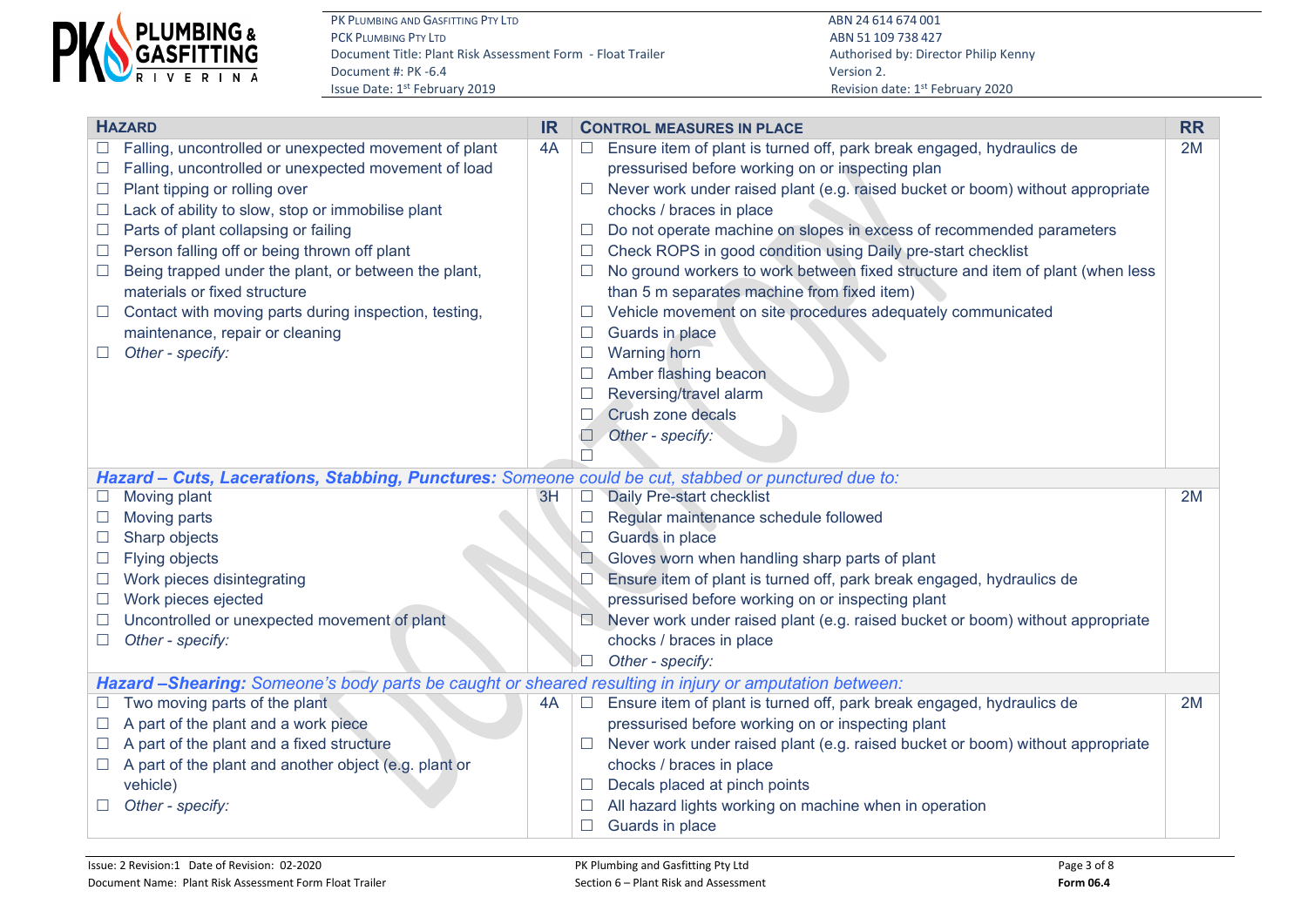

PK PLUMBING AND GASFITTING PTY LTD **ABN 24 614 674 001** PCK PLUMBING PTY LTD ABN 51 109 738 427 Document Title: Plant Risk Assessment Form - Float Trailer Authorised by: Director Philip Kenny Document #: PK -6.4 Version 2.<br>
Issue Date: 1<sup>st</sup> February 2019 **Accord 2.** According to the US of the US of the US of the US of the US of the U

| <b>HAZARD</b>                                                                                                      |    |                | <b>CONTROL MEASURES IN PLACE</b>                                                                                   | <b>RR</b> |
|--------------------------------------------------------------------------------------------------------------------|----|----------------|--------------------------------------------------------------------------------------------------------------------|-----------|
|                                                                                                                    |    |                | <b>Warning horn</b>                                                                                                |           |
|                                                                                                                    |    |                | Amber flashing beacon                                                                                              |           |
|                                                                                                                    |    |                | Reversing/travel alarm                                                                                             |           |
|                                                                                                                    |    |                | Other - specify:                                                                                                   |           |
| <b>Hazard - Friction:</b> Someone be burned due to contact with:                                                   |    |                |                                                                                                                    |           |
| $\Box$ A moving part                                                                                               | 3H | $\mathcal{L}$  | Do not make contact with hot parts                                                                                 | 2M        |
| A moving surface of the plant                                                                                      |    | $\Box$         | Wear gloves and other appropriate clothing when handling hot equipment                                             |           |
| Material handled by the plant                                                                                      |    |                | Warning signage / decals as necessary                                                                              |           |
| Other - specify:                                                                                                   |    |                | Other - specify:                                                                                                   |           |
| Hazard - Electrical: Someone can be injured by electrical shock or burns, or electrocuted due to:                  |    |                |                                                                                                                    |           |
| Plant or person direct contact with live electrical                                                                | 4A |                | Safe Work Method Statement (SWMS) readily available and addresses relevant                                         | 2M        |
| conductors                                                                                                         |    |                | risks for plant use around electrical conductors (e.g. powerlines)                                                 |           |
| Plant or person working near live electrical conductors                                                            |    |                | Emergency response training for plant contact with electricity                                                     |           |
| Overload of electrical circuits                                                                                    |    |                | Ensure lock out tag out procedure in place and used when working with                                              |           |
| Damaged or worn electrical switches<br>$\Box$                                                                      |    |                | electrical system on plant                                                                                         |           |
| Damaged or worn electrical leads or cables                                                                         |    |                | Warning Decals /stickers in place and legible                                                                      |           |
| Lack of isolation procedure (Lock out and tag)<br>$\overline{\phantom{a}}$                                         |    | O              | Lack of insulation (regular maintenance and pre-start checks)                                                      |           |
| Inadequate isolation procedure (Lock out and tag)<br>⊔                                                             |    |                | Other - specify:                                                                                                   |           |
| Water near electrical equipment / installations                                                                    |    |                |                                                                                                                    |           |
| Other - specify:                                                                                                   |    |                |                                                                                                                    |           |
| Hazard - Explosion: Someone can be injured by the operation of the plant triggering an explosion of the following: |    |                |                                                                                                                    |           |
| Can an explosion be triggered by?<br>Gas                                                                           | 3H |                | SWMS readily available and addresses relevant risks for plant use around                                           | 2M        |
| Static electricity<br>Vapours<br>$\Box$                                                                            |    |                | explosive atmospheres                                                                                              |           |
| Hazardous atmosphere<br>Liquids<br>$\Box$                                                                          |    |                | Do not operate machinery in enclosed space unless mitigation measures have                                         |           |
| Hazardous chemical reaction -<br><b>Solids</b><br>$\Box$                                                           |    |                | been put in place (e.g. extraction fans)                                                                           |           |
| <b>Dust</b><br>specify:                                                                                            |    |                | Do not operate machinery within stipulated zones of gas or fuel storage (no go                                     |           |
| Other - specify:<br>Other - specify:<br>$\Box$                                                                     |    |                | areas)                                                                                                             |           |
|                                                                                                                    |    |                | Other - specify:                                                                                                   |           |
|                                                                                                                    |    |                | Hazard - Hazardous Chemicals and Hazardous Atmosphere: Someone can be injured, become ill or be suffocated due to: |           |
| <b>Hazardous Chemical:</b><br>Hazardous Atmosphere:                                                                | 3H | <b>COLLEGE</b> | SWMS readily available and addresses relevant risks for plant use around                                           | 2M        |
| $\Box$ Liquids (e.g. fuel,<br><b>Dust</b><br>$\Box$                                                                |    |                | hazardous atmospheres                                                                                              |           |
| lubricants)<br>Toxic gases or vapours                                                                              |    |                | Do not operate machinery in enclosed space unless mitigation measures have                                         |           |
| Solids (e.g. grease)<br><b>Fumes</b><br>$\Box$                                                                     |    |                | been put in place (e.g. extraction fans)                                                                           |           |
| Asphyxiant (lack of<br>Atmospheric contamination<br>$\Box$                                                         |    |                | Do not operate machinery within stipulated zones of gas or fuel storage (no go                                     |           |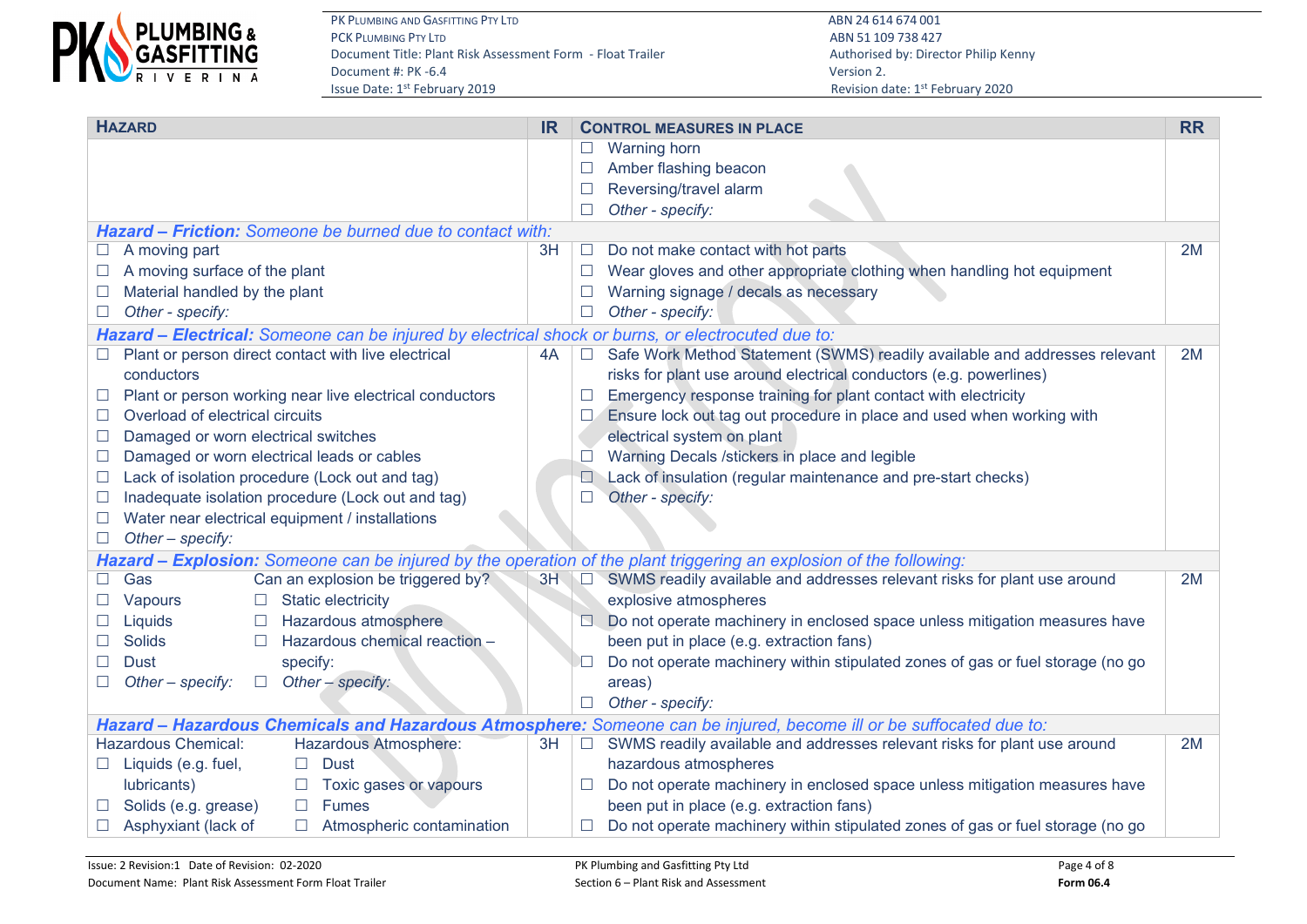

PK PLUMBING AND GASFITTING PTY LTD **ABN 24 614 674 001** PCK PLUMBING PTY LTD ABN 51 109 738 427 Document Title: Plant Risk Assessment Form - Float Trailer Authorised by: Director Philip Kenny Document #: PK -6.4 Version 2.<br>
Issue Date: 1<sup>st</sup> February 2019 **And Access 2.** Also because the property of the Revision discussion discussion of

| <b>HAZARD</b>                                                                     | <b>IR</b> | <b>CONTROL MEASURES IN PLACE</b>                                                                                                            | <b>RR</b> |  |  |  |  |  |  |
|-----------------------------------------------------------------------------------|-----------|---------------------------------------------------------------------------------------------------------------------------------------------|-----------|--|--|--|--|--|--|
| Other - specify:<br>oxygen)<br>$\Box$                                             |           | areas)                                                                                                                                      |           |  |  |  |  |  |  |
| $\Box$ Other – specify:                                                           |           | Confined spaces permits where required<br>$\Box$                                                                                            |           |  |  |  |  |  |  |
|                                                                                   |           | Fire extinguisher                                                                                                                           |           |  |  |  |  |  |  |
|                                                                                   |           | Other - specify:<br>$\Box$                                                                                                                  |           |  |  |  |  |  |  |
|                                                                                   |           | Hazard - Fluids or gases under pressure Someone can be injured by direct contact with gas or fluids under pressure due to:                  |           |  |  |  |  |  |  |
| Failure of plant                                                                  | 3H        | SWMS readily available and addresses relevant risks for plant maintenance<br>$\Box$                                                         | 2M        |  |  |  |  |  |  |
| Damaged or leaking parts                                                          |           | Do not use hands to check for hydraulic leaks (always use another hand held                                                                 |           |  |  |  |  |  |  |
| Misuse of plant                                                                   |           | item e.g. piece of cardboard)                                                                                                               |           |  |  |  |  |  |  |
| Misuse of high pressure cleaning equipment                                        |           | Daily Pre-start checklist<br>⊔                                                                                                              |           |  |  |  |  |  |  |
| Other - specify:                                                                  |           | Regular maintenance schedule followed<br>$\Box$                                                                                             |           |  |  |  |  |  |  |
|                                                                                   |           | Always depressurize hydraulic system prior to maintenance                                                                                   |           |  |  |  |  |  |  |
|                                                                                   |           | Other - specify:                                                                                                                            |           |  |  |  |  |  |  |
| Hazard - Plant Condition: Someone can be injured by faulty item of plant?         |           |                                                                                                                                             |           |  |  |  |  |  |  |
| Operators manual unavailable                                                      | 3H        | Operation manual in cab and accessible<br>$\Box$                                                                                            | 2M        |  |  |  |  |  |  |
| Pre-start check not undertaken                                                    |           | Ensure Plant operators complete daily prestart plant inspection<br>⊔                                                                        |           |  |  |  |  |  |  |
| Maintenance not undertaken                                                        |           | Ensure daily plant inspection & fault report are provided                                                                                   |           |  |  |  |  |  |  |
| Accidents may occur                                                               |           | Ensure defective plant items are followed up and that repairs, alterations and or                                                           |           |  |  |  |  |  |  |
| Other - specify:                                                                  |           | replacement are carried out                                                                                                                 |           |  |  |  |  |  |  |
|                                                                                   |           | Where major faults are identified as an operational safety hazard - the plant                                                               |           |  |  |  |  |  |  |
|                                                                                   |           | must not be used until such time as the fault or defect is repaired and or                                                                  |           |  |  |  |  |  |  |
|                                                                                   |           | replaced                                                                                                                                    |           |  |  |  |  |  |  |
|                                                                                   |           | Follow the manufacturer's instructions, Safe Workplace Procedures for                                                                       |           |  |  |  |  |  |  |
|                                                                                   |           | Operation                                                                                                                                   |           |  |  |  |  |  |  |
|                                                                                   |           | Plant is in safe condition for use                                                                                                          |           |  |  |  |  |  |  |
|                                                                                   |           | Other - specify:<br>$\Box$                                                                                                                  |           |  |  |  |  |  |  |
|                                                                                   |           | Hazard - Operator Training/qualifications: Does the operator hold the appropriate licences and qualifications to operate the item of plant? |           |  |  |  |  |  |  |
| $\Box$ No Licence held                                                            | 3H        | Only suitably licensed, qualified and experienced operators to operate plant<br>$\Box$                                                      | 2M        |  |  |  |  |  |  |
| Limited/No Training undertaken                                                    |           | item                                                                                                                                        |           |  |  |  |  |  |  |
| Competency assessments not undertaken                                             |           | Operators hold licence and other qualifications for machine operation<br>Ш                                                                  |           |  |  |  |  |  |  |
| Limited equipment experience                                                      |           | Operation manual read and understood by all operators<br>$\Box$                                                                             |           |  |  |  |  |  |  |
| Operator's manual unavailable                                                     |           | Operation manual in cab and accessible                                                                                                      |           |  |  |  |  |  |  |
| Other - specify:<br>$\Box$                                                        |           | Operator competency determine appropriate before use                                                                                        |           |  |  |  |  |  |  |
|                                                                                   |           | Other - specify:                                                                                                                            |           |  |  |  |  |  |  |
| Hazard Communication requirements in relation to the safe operation of the plant? |           |                                                                                                                                             |           |  |  |  |  |  |  |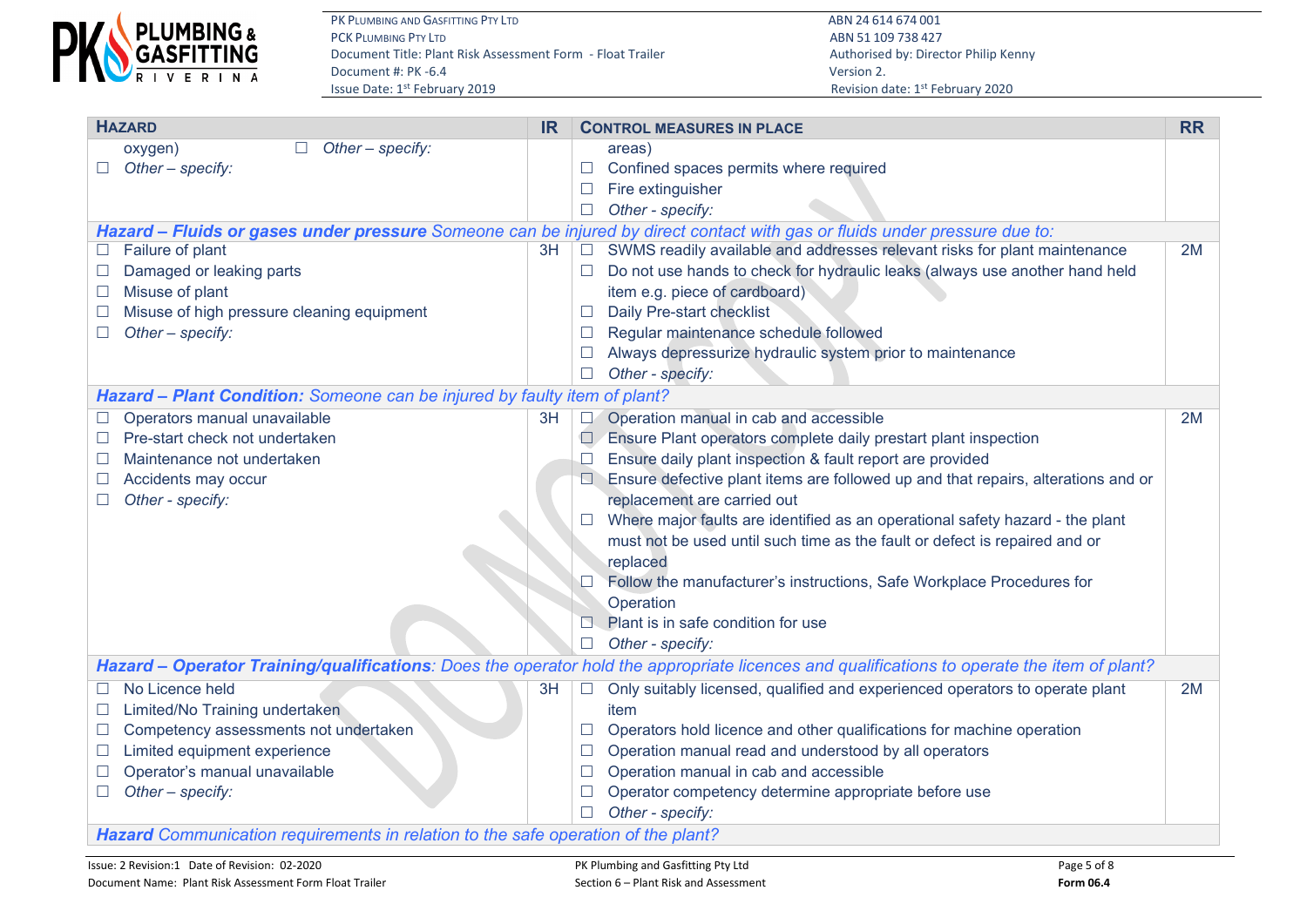

PK PLUMBING AND GASFITTING PTY LTD **ABN 24 614 674 001**<br>PCK PLUMBING PTY LTD ABN 51 109 738 427 Document Title: Plant Risk Assessment Form - Float Trailer Authorised by: Director Philip Kenny Document #: PK -6.4 Version 2.<br>
Issue Date: 1<sup>st</sup> February 2019 **And Access 2.** Also because the property of the Revision discussion discussion of

ABN 51 109 738 427 Revision date: 1st February 2020

| <b>HAZARD</b>            |                                                                                                                                                         |    |        | <b>CONTROL MEASURES IN PLACE</b>                                              | <b>RR</b> |  |  |  |  |  |  |  |
|--------------------------|---------------------------------------------------------------------------------------------------------------------------------------------------------|----|--------|-------------------------------------------------------------------------------|-----------|--|--|--|--|--|--|--|
|                          | Failure to develop correct signaling procedures (select                                                                                                 | 3H | $\Box$ | Communication protocols developed prior to task commencement                  | 2M        |  |  |  |  |  |  |  |
|                          | which system/s used below):                                                                                                                             |    | $\Box$ | All operators / signalers trained in the communication method and use         |           |  |  |  |  |  |  |  |
| ப                        | Whistle<br>Active signaling<br>$\Box$                                                                                                                   |    | $\Box$ | Communication equipment checked before use                                    |           |  |  |  |  |  |  |  |
| $\Box$                   | Radio<br>Other - specify:<br>$\Box$                                                                                                                     |    | $\Box$ | Vehicle movement on site procedures adequately communicated                   |           |  |  |  |  |  |  |  |
| $\Box$                   | Spotter                                                                                                                                                 |    | $\Box$ | Other - specify:                                                              |           |  |  |  |  |  |  |  |
|                          | Hazard -Slip, trip and fall: The plant operator, or someone else can trip, slip or fall on the same level, from one level to another or from height due |    |        |                                                                               |           |  |  |  |  |  |  |  |
| to:                      |                                                                                                                                                         |    |        |                                                                               |           |  |  |  |  |  |  |  |
|                          | Uneven surfaces                                                                                                                                         | 3H | $\Box$ | Use prestart checklist                                                        | 2M        |  |  |  |  |  |  |  |
|                          | <b>Slippery surfaces</b>                                                                                                                                |    | $\Box$ | Keep operator area clear of trip hazards                                      |           |  |  |  |  |  |  |  |
| $\Box$                   | Steep surfaces                                                                                                                                          |    | ப      | Keep operator area free of grease, moisture or other slip hazards             |           |  |  |  |  |  |  |  |
|                          | Objects on the floor/ ground                                                                                                                            |    | $\Box$ | Ensure slip resistant step treads used                                        |           |  |  |  |  |  |  |  |
| $\Box$                   | Liquid spills or solid waste materials on floor / ground                                                                                                |    | $\Box$ | Use operators' manual for plant entry and exit methods                        |           |  |  |  |  |  |  |  |
| $\overline{\phantom{a}}$ | General work environment                                                                                                                                |    | $\Box$ | Use appropriate height access equipment to access areas of plant (e.g. ladder |           |  |  |  |  |  |  |  |
| ப                        | Poor housekeeping                                                                                                                                       |    |        | or trestle for maintenance)                                                   |           |  |  |  |  |  |  |  |
| $\Box$                   | Lack of correct work platform                                                                                                                           |    | $\Box$ | Good housekeeping                                                             |           |  |  |  |  |  |  |  |
| $\Box$                   | Lack of correct ladder or stairs                                                                                                                        |    | $\Box$ | Boot sole in good condition                                                   |           |  |  |  |  |  |  |  |
| $\Box$                   | Lack of handholds                                                                                                                                       |    | $\Box$ | Other - specify:                                                              |           |  |  |  |  |  |  |  |
| ப                        | Lack of guardrails or correct edge protection                                                                                                           |    |        |                                                                               |           |  |  |  |  |  |  |  |
| $\Box$                   | Lack of slip resistant surfaces                                                                                                                         |    |        |                                                                               |           |  |  |  |  |  |  |  |
|                          | Collapse of supporting structure                                                                                                                        |    |        |                                                                               |           |  |  |  |  |  |  |  |
|                          | <b>Plant failure</b>                                                                                                                                    |    |        |                                                                               |           |  |  |  |  |  |  |  |
|                          | Incorrect footwear or not wearing footwear                                                                                                              |    |        |                                                                               |           |  |  |  |  |  |  |  |
| $\Box$                   | Other - specify:                                                                                                                                        |    |        |                                                                               |           |  |  |  |  |  |  |  |
|                          | Hazard - Ergonomic: Someone can be injured due to:                                                                                                      |    |        |                                                                               |           |  |  |  |  |  |  |  |
| $\Box$                   | Poor seat design                                                                                                                                        | 3H | $\Box$ | Adjust seating and operator controls to suit operator                         | 2M        |  |  |  |  |  |  |  |
| $\Box$                   | Poor workstation design                                                                                                                                 |    | $\Box$ | Take appropriate breaks to avoid body fatigue                                 |           |  |  |  |  |  |  |  |
| $\Box$                   | Poor work environment design causing physical stress                                                                                                    |    | $\Box$ | Avoid awkward and/or sustained posture or body position                       |           |  |  |  |  |  |  |  |
| ⊔                        | Poor design causing mental or psychological stress                                                                                                      |    | $\Box$ | Follow operating manual instructions for setup and use of plant               |           |  |  |  |  |  |  |  |
| $\Box$                   | Poor plant design                                                                                                                                       |    | $\Box$ | Appropriate controls & switches                                               |           |  |  |  |  |  |  |  |
| $\Box$                   | Lack of adequate work environment and task lighting                                                                                                     |    | $\Box$ | Correct Labelling of controls and indicators                                  |           |  |  |  |  |  |  |  |
| Ш                        | Excessive weight load, force or impact on body                                                                                                          |    | $\Box$ | Other - specify:                                                              |           |  |  |  |  |  |  |  |
| $\Box$                   | Repetition of body movement, posture positioning,                                                                                                       |    |        |                                                                               |           |  |  |  |  |  |  |  |
|                          | Repetition of weight load, force or impact on body                                                                                                      |    |        |                                                                               |           |  |  |  |  |  |  |  |
|                          | Awkward and/or sustained posture or body position                                                                                                       |    |        |                                                                               |           |  |  |  |  |  |  |  |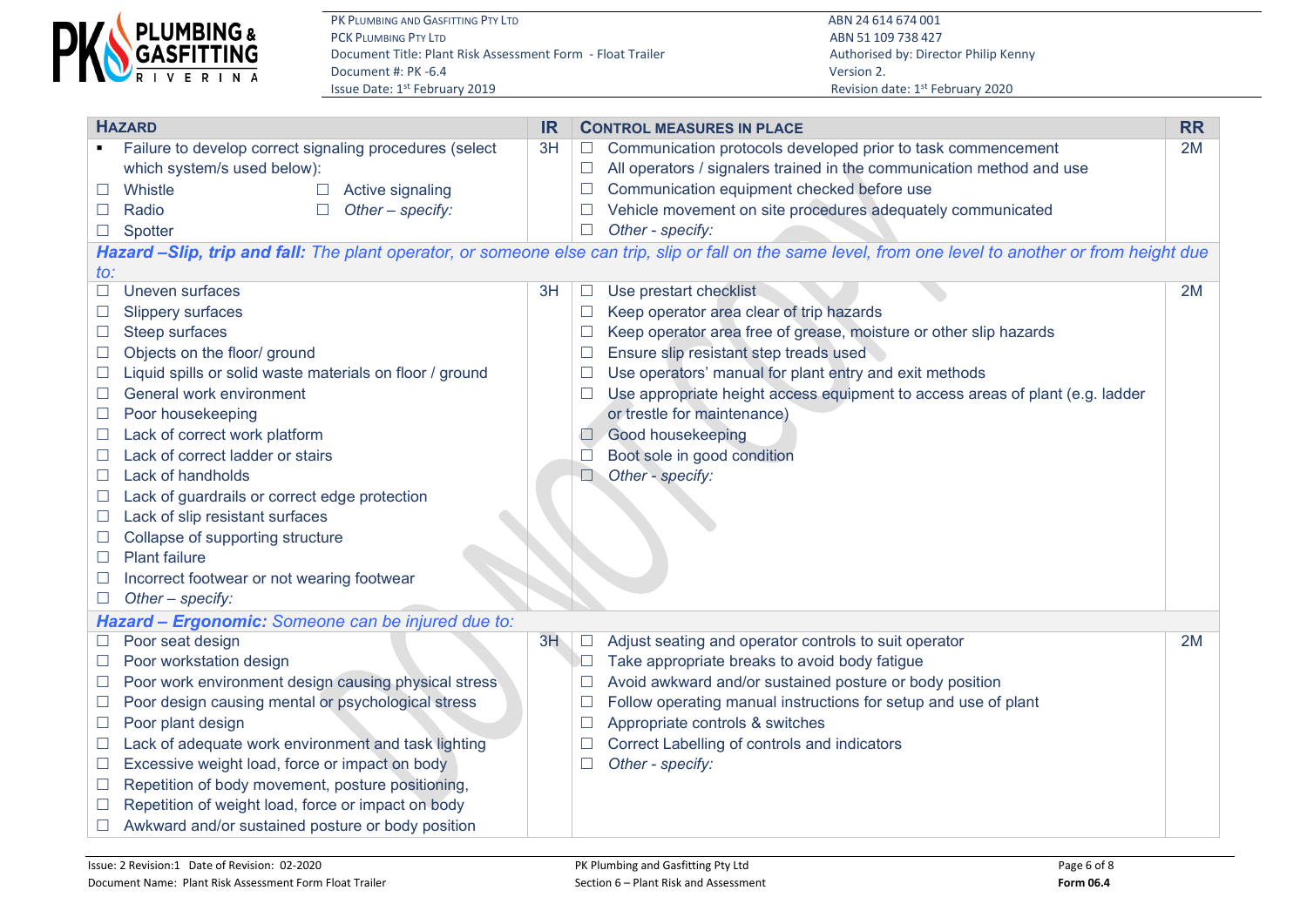

PK PLUMBING AND GASFITTING PTY LTD **ABN 24 614 674 001**<br>PCK PLUMBING PTY LTD ABN 51 109 738 427 Document Title: Plant Risk Assessment Form - Float Trailer Authorised by: Director Philip Kenny Document #: PK -6.4 Version 2.<br>
Issue Date: 1<sup>st</sup> February 2019 **And Access 2.** Also because the property of the Revision discussion discussion of

ABN 51 109 738 427 Revision date: 1st February 2020

| <b>HAZARD</b>                                                      |                                                                               | <b>IR</b> |               | <b>CONTROL MEASURES IN PLACE</b>                                            | <b>RR</b> |  |  |  |  |  |  |
|--------------------------------------------------------------------|-------------------------------------------------------------------------------|-----------|---------------|-----------------------------------------------------------------------------|-----------|--|--|--|--|--|--|
| $\Box$                                                             | Prolonged sitting                                                             |           |               |                                                                             |           |  |  |  |  |  |  |
|                                                                    | Lack of consideration for human error and/or behaviour                        |           |               |                                                                             |           |  |  |  |  |  |  |
| $\Box$                                                             | Other - Specify:                                                              |           |               |                                                                             |           |  |  |  |  |  |  |
| Hazard - Temperature: Someone can be injured or become ill due to: |                                                                               |           |               |                                                                             |           |  |  |  |  |  |  |
|                                                                    | Exposure to high temperature                                                  | 3H        | $\Box$        | Cabin temperature controls operational and used (closed cabins)             | 2M        |  |  |  |  |  |  |
| $\Box$                                                             | Exposure to low temperature                                                   |           | $\Box$        | Cease operation when climatic conditions cause hazard to operator (i.e.     |           |  |  |  |  |  |  |
| $\mathcal{L}$                                                      | Come in contact with objects at high temperature                              |           |               | extreme heat or cold)                                                       |           |  |  |  |  |  |  |
| $\mathcal{L}$                                                      | Come in contact with objects at low temperature                               |           | $\mathcal{L}$ | Wear appropriate PPE for weather conditions                                 |           |  |  |  |  |  |  |
| $\Box$                                                             | Exposure to adverse weather conditions                                        |           | $\Box$        | Other - specify:                                                            |           |  |  |  |  |  |  |
| $\Box$                                                             | Other - Specify:                                                              |           |               |                                                                             |           |  |  |  |  |  |  |
|                                                                    | <b>Hazard - Fire</b>                                                          |           |               |                                                                             |           |  |  |  |  |  |  |
|                                                                    | Friction                                                                      | 4A        | $\Box$        | Good housekeeping                                                           | 2M        |  |  |  |  |  |  |
|                                                                    | <b>Fuels</b>                                                                  |           | $\Box$        | Fire extinguisher                                                           |           |  |  |  |  |  |  |
|                                                                    | Fluids / lubricants                                                           |           |               | No excess lubricants / fuels kept on machine                                |           |  |  |  |  |  |  |
| $\Box$                                                             | Other - specify:                                                              |           |               | Avoid buildup of flammable material e.g. Oily rags                          |           |  |  |  |  |  |  |
| Other - specify:                                                   |                                                                               |           |               |                                                                             |           |  |  |  |  |  |  |
|                                                                    | <b>Hazard - Noise</b>                                                         |           |               |                                                                             |           |  |  |  |  |  |  |
|                                                                    | >85 dBA at the operator                                                       | 3H        | $\Box$        | Excessive noise exposure identified and managed                             | 2M        |  |  |  |  |  |  |
|                                                                    | <b>Effects community</b>                                                      |           | $\Box$        | Approved hearing protection                                                 |           |  |  |  |  |  |  |
|                                                                    | Effects operator communication                                                |           |               | Operate machine only during approved hours (e.g. local council laws and/ or |           |  |  |  |  |  |  |
|                                                                    | Other - specify:                                                              |           |               | site requirements)                                                          |           |  |  |  |  |  |  |
|                                                                    |                                                                               |           |               | Communication method appropriate for noise levels                           |           |  |  |  |  |  |  |
|                                                                    |                                                                               |           | $\Box$        | Other - specify:                                                            |           |  |  |  |  |  |  |
|                                                                    | <b>Hazard - Surrounding Environment</b>                                       |           |               |                                                                             |           |  |  |  |  |  |  |
|                                                                    | Operating in areas of weeds, or contamination                                 | 3H        | $\Box$        | Maintain awareness of other plant                                           | 2M        |  |  |  |  |  |  |
| $\Box$                                                             | Operating in sensitive environments requiring protection                      |           | $\Box$        | Use appropriate communications method to liaise with other operators if     |           |  |  |  |  |  |  |
|                                                                    | from offsite weeds or spills                                                  |           |               | necessary (e.g. radio)                                                      |           |  |  |  |  |  |  |
| $\Box$                                                             | <b>Dust</b>                                                                   |           |               | Keep to prescribed areas (use existing roads and tracks wherever possible   |           |  |  |  |  |  |  |
|                                                                    | Other plant and equipment                                                     |           |               | Do not refuel or conduct maintenance in vegetated or sensitive areas        |           |  |  |  |  |  |  |
|                                                                    | Other - specify:                                                              |           |               | Clean all machinery in approved location prior to leaving site              |           |  |  |  |  |  |  |
|                                                                    |                                                                               |           |               | Effective dust suppression methods used.                                    |           |  |  |  |  |  |  |
|                                                                    |                                                                               |           |               | Appropriate respiratory protection used (dust masks)                        |           |  |  |  |  |  |  |
|                                                                    |                                                                               |           | П.            | Other - specify:                                                            |           |  |  |  |  |  |  |
|                                                                    | Hazard - Other. There other hazards that can cause injury to someone such as: |           |               |                                                                             |           |  |  |  |  |  |  |

Issue: 2 Revision:1 Date of Revision: 02-2020 **PK Plumbing and Gasfitting Pty Ltd** Page 7 of 8 Document Name: Plant Risk Assessment Form Float Trailer **Section 6 – Plant Risk and Assessment Form 06.4 Form 06.4**